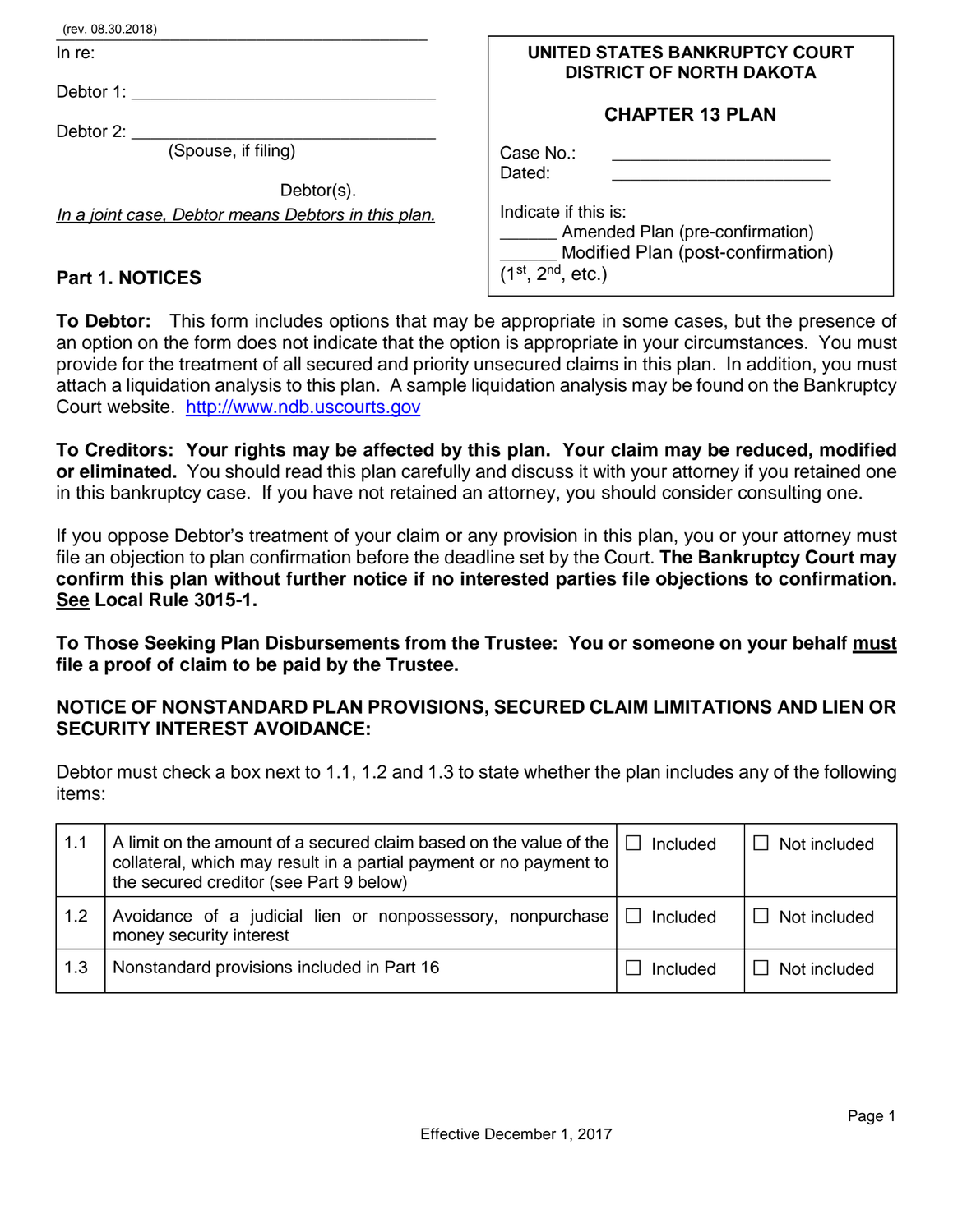#### **Part 2. DEBTOR'S PAYMENTS TO TRUSTEE**

- 2.1 As of the date of this plan, Debtor has paid the Trustee \$
- 2.2 After the date of this plan, Debtor will pay the Trustee:
	- \$\_\_\_\_\_\_\_\_\_\_\_\_\_\_\_\_\_ per month for \_\_\_\_\_\_\_\_ months beginning in \_\_\_\_\_\_\_\_\_\_\_\_\_ (mo.) of \_\_\_\_\_\_ (yr.)
	- \$\_\_\_\_\_\_\_\_\_\_\_\_\_\_\_\_\_ per month for \_\_\_\_\_\_\_\_ months beginning in \_\_\_\_\_\_\_\_\_\_\_\_\_ (mo.) of \_\_\_\_\_\_ (yr.)
	- \$\_\_\_\_\_\_\_\_\_\_\_\_\_\_\_\_\_\_\_\_\_\_\_\_\_ per month for \_\_\_\_\_\_\_\_\_\_\_ months beginning in \_\_\_\_\_\_\_\_\_\_\_\_\_\_\_\_ (mo.) of \_\_\_\_\_\_\_ (yr.)
	- \$\_\_\_\_\_\_\_\_\_\_\_\_\_\_\_\_\_\_\_\_\_\_\_\_\_ per month for \_\_\_\_\_\_\_\_\_\_\_ months beginning in \_\_\_\_\_\_\_\_\_\_\_\_\_\_\_\_ (mo.) of \_\_\_\_\_\_\_ (yr.)

For a total of \$\_\_\_\_\_\_\_\_\_\_\_\_\_\_\_\_\_\_\_\_\_\_\_\_\_\_\_\_\_\_. The initial plan payment is due not later than 30 days after the order for relief (petition date).

2.3 The minimum plan length is  $\Box$  36 months or  $\Box$  60 months from the date of the initial plan payment unless all allowed claims are paid in a shorter time.

2.4 Debtor will also pay the Trustee \_\_\_\_\_\_\_\_\_\_\_\_\_\_\_\_\_\_\_\_\_\_\_\_\_\_\_\_\_\_\_\_\_\_\_\_\_\_\_\_\_\_\_\_\_\_\_\_\_\_\_\_\_\_\_\_\_\_\_.

| 2.5 Debtor will pay the Trustee a total of \$ | [Parts $2.1 + 2.2 + 2.4$ ]. |
|-----------------------------------------------|-----------------------------|
|-----------------------------------------------|-----------------------------|

2.6 Debtor will provide the Trustee a copy of each income tax return filed during the plan term within 14 days after filing the return. Debtor will treat income tax refunds as follows: will also also also also also also a

**Part 3. ESTIMATED PAYMENTS BY TRUSTEE TO CREDITORS:** From available funds, the Trustee will pay creditors for whom a proof of claim was filed. The Trustee may collect a fee of up to 10% of plan payments or \$\_\_\_\_\_\_\_\_\_\_\_\_\_\_\_\_\_\_\_\_\_\_\_ [Part 2.5 x .10].

Part 4. ADEQUATE PROTECTION PAYMENTS (§ 1326(a)(1)(C)): From available funds, the Trustee will promptly pay adequate protection payments to creditors holding allowed claims secured by personal property, according to the following schedule, beginning in month one.

|              | <b>Creditor</b> | <b>Monthly payment</b> | <b>Number of months</b> | <b>Total payments</b> |
|--------------|-----------------|------------------------|-------------------------|-----------------------|
| 4.1          |                 |                        |                         |                       |
| 4.2          |                 |                        |                         |                       |
| <b>TOTAL</b> |                 |                        |                         |                       |

**Part 5. EXECUTORY CONTRACTS AND UNEXPIRED LEASES (§ 365):** Debtor assumes the following executory contracts or unexpired leases. Debtor will pay the payments that come due after the petition date directly to the creditors. Cure provisions, if any, are included in Part 8. Those executory contracts and unexpired leases not expressly assumed below are deemed rejected on the date of plan confirmation.

|     | <b>Creditor</b> | <b>Description of property</b> |
|-----|-----------------|--------------------------------|
| 5.1 |                 |                                |
| 5.2 |                 |                                |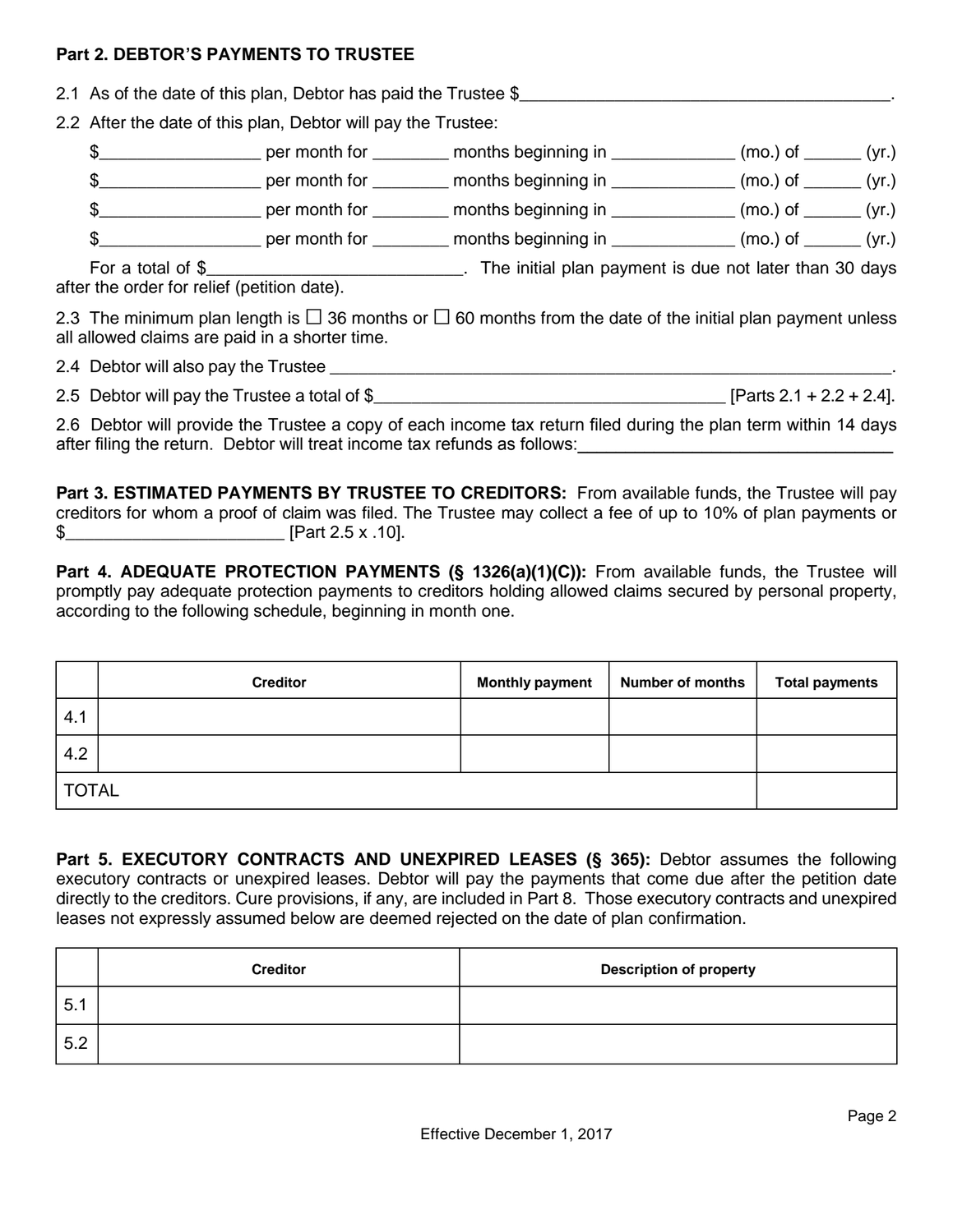**Part 6. CLAIMS NOT IN DEFAULT:** Debtor is current on the payment of the following claims, and Debtor will pay the payments that come due after the petition date directly to the creditors. The creditors will retain their liens, if any.

|     | <b>Creditor</b> | <b>Description of property</b> |
|-----|-----------------|--------------------------------|
| 6.1 |                 |                                |
| 6.2 |                 |                                |

**Part 7. HOME MORTGAGES IN DEFAULT (§§ 1322(b)(5) AND 1322(e)):** The Trustee will cure defaults on the following claims secured only by a security interest in real property that is Debtor's principal residence. Debtor will pay the installment payments that come due after the petition date directly to the creditors. The creditors will retain liens. Unless otherwise ordered by the Court, the amounts listed on a proof of claim filed before the filing deadline under Bankruptcy Rule 3002(c) control over any contrary amounts listed below. In the absence of a contrary timely filed proof of claim, the amounts listed below are controlling.

|     | <b>Creditor</b> | Amount of<br>default | <b>Monthly</b><br>payment | <b>Beginning</b><br>in month # | Number of<br>payments | <b>Total</b><br>payments |  |  |
|-----|-----------------|----------------------|---------------------------|--------------------------------|-----------------------|--------------------------|--|--|
| 7.1 |                 |                      |                           |                                |                       |                          |  |  |
| 7.2 |                 |                      |                           |                                |                       |                          |  |  |
|     | <b>TOTAL</b>    |                      |                           |                                |                       |                          |  |  |

**Part 8. CLAIMS IN DEFAULT** (**§§ 1322(b)(3) AND (5) AND 1322(e)):** The Trustee will cure defaults on the following claims as set forth below. Debtor will pay the payments that come due after the petition date directly to the creditors. The creditors will retain liens, if any. Unless otherwise ordered by the Court, the amounts listed on a proof of claim filed before the filing deadline under Bankruptcy Rule 3002(c) control over any contrary amounts listed below. In the absence of a contrary timely filed proof of claim, the amounts listed below are controlling.

|     | <b>Creditor</b> | Amount<br>of default | <b>Interest</b><br>rate (if any) | <b>Monthly</b><br>payment | <b>Beginning</b><br>in month # | <b>Number of</b><br>payments | <b>Total</b><br>payments |  |
|-----|-----------------|----------------------|----------------------------------|---------------------------|--------------------------------|------------------------------|--------------------------|--|
| 8.1 |                 |                      |                                  |                           |                                |                              |                          |  |
| 8.2 |                 |                      |                                  |                           |                                |                              |                          |  |
|     | <b>TOTAL</b>    |                      |                                  |                           |                                |                              |                          |  |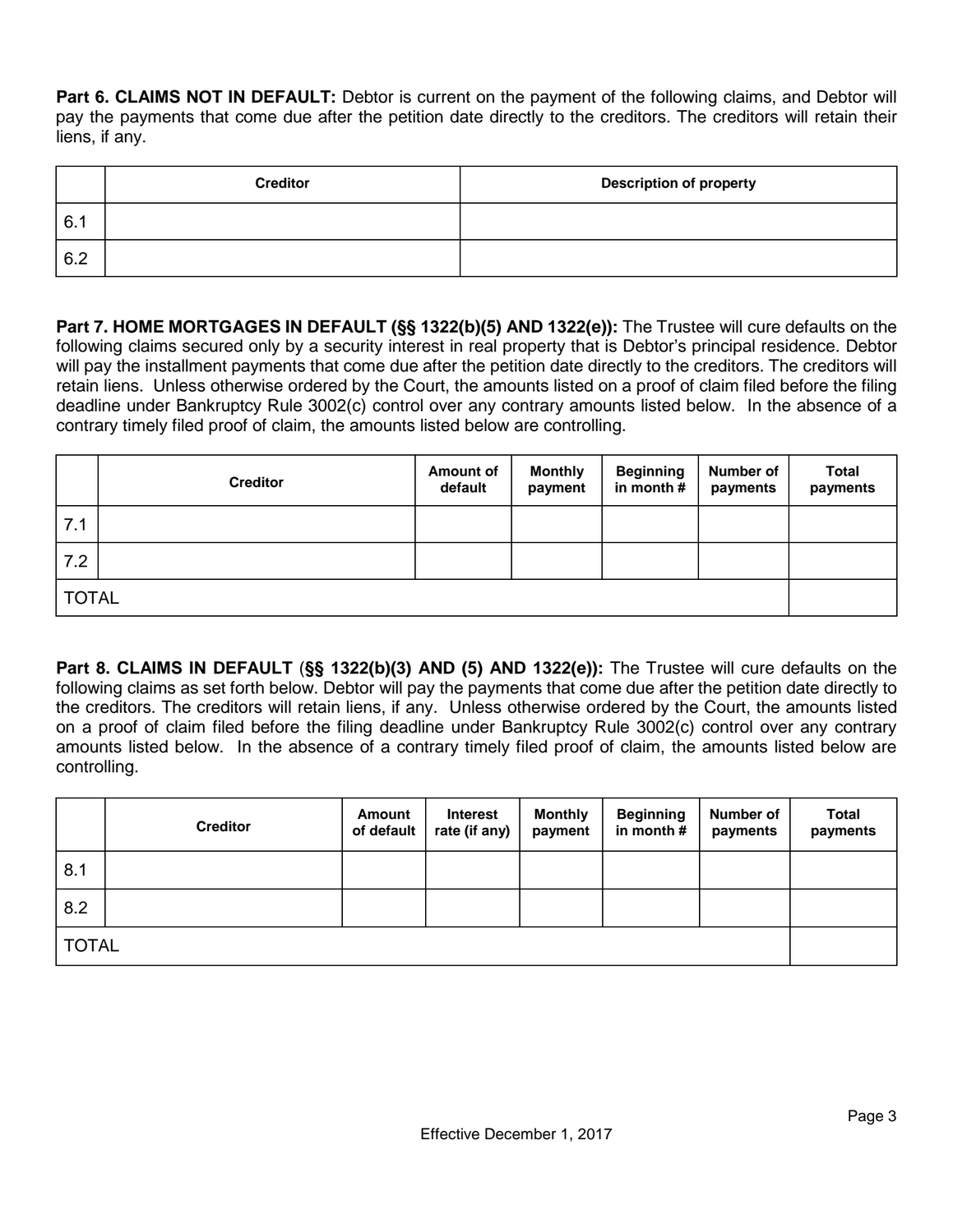**Part 9. SECURED CLAIMS - AMOUNT IN PLAN CONTROLS (§ 1325(a)(5) CRAMDOWN):** The amount listed in this Part binds the creditors pursuant to 11 U.S.C. § 1327 and confirmation of the plan is the determination of the creditors' allowed secured claims. The Trustee will pay the amount listed in the "Total Payments" column below. Unless otherwise specified in Part 16, the creditors listed in this Part retain the liens securing their allowed secured claims to the extent provided under 11 U.S.C. § 1325(a)(5). The unsecured portion of the claim, if any, will be treated as provided in Part 14. For secured claims filed by governmental units, unless otherwise ordered by the Court, the value of a secured claim listed in its proof of claim filed in accordance with Bankruptcy Rule 3012(c) controls over any contrary amount listed below.

|              | <b>Creditor</b> | <b>Total</b><br>claim<br>amount | <b>Allowed</b><br>secured<br>claim<br>(Value of<br>collateral) | <b>Interest</b><br>rate | <b>Monthly</b><br>payment | <b>Beginning</b><br>in month # | Number of<br>payments | =<br><b>Plan</b><br>payments | ٠<br>AP<br>from<br>Part 4 | $=$<br>Total<br>payments |
|--------------|-----------------|---------------------------------|----------------------------------------------------------------|-------------------------|---------------------------|--------------------------------|-----------------------|------------------------------|---------------------------|--------------------------|
| 9.1          |                 |                                 |                                                                |                         |                           |                                |                       |                              |                           |                          |
| 9.2          |                 |                                 |                                                                |                         |                           |                                |                       |                              |                           |                          |
| <b>TOTAL</b> |                 |                                 |                                                                |                         |                           |                                |                       |                              |                           |                          |

## **Part 10. SECURED CLAIMS EXCLUDED FROM § 506 (§ 1325 Hanging Paragraph):**

#### *Check one.*

G **None.** *If "None" is checked, the rest of Part 10 need not be completed or reproduced.*

 $\Box$  The claims listed below were either:

- (1) incurred within 910 days before the petition date and secured by a purchase money security interest in a motor vehicle acquired for the personal use of Debtor, or
- (2) incurred within 1 year of the petition date and secured by a purchase money security interest in any other thing of value.

The Trustee will pay in full the amount of the following allowed secured claims. The following entries are estimates, except for the interest rate. Unless otherwise specified in Part 16, the creditors listed in this Part retain the liens securing their allowed secured claims to the extent provided under 11 U.S.C. § 1325(a)(5).

|              | <b>Creditor</b> | Claim<br>amount | <b>Secured</b><br>claim | Interest<br>rate | <b>Monthly</b><br>payment | <b>Beginning in</b><br>month $#$ | x<br>Number of<br>payments | =<br>Plan<br>payments | ٠<br>AP<br>from<br>Part<br>4 | =<br><b>Total</b><br>payments |
|--------------|-----------------|-----------------|-------------------------|------------------|---------------------------|----------------------------------|----------------------------|-----------------------|------------------------------|-------------------------------|
| 10.1         |                 |                 |                         |                  |                           |                                  |                            |                       |                              |                               |
| 10.2         |                 |                 |                         |                  |                           |                                  |                            |                       |                              |                               |
| 10.3         |                 |                 |                         |                  |                           |                                  |                            |                       |                              |                               |
| <b>TOTAL</b> |                 |                 |                         |                  |                           |                                  |                            |                       |                              |                               |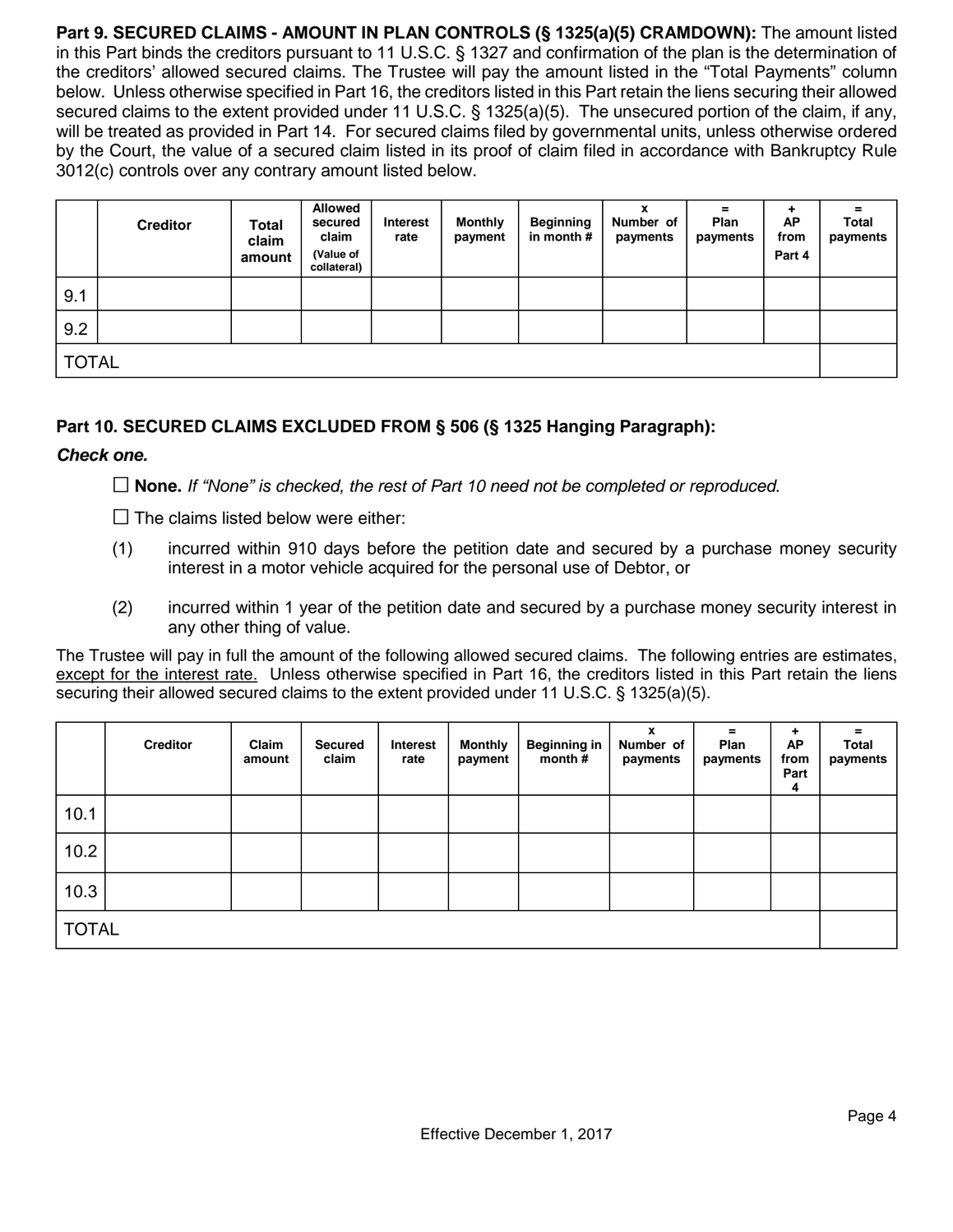**Part 11. PRIORITY CLAIMS (Not including claims under Part 12):** The Trustee will pay in full all claims entitled to priority under § 507(a)(2) through (a)(10), including the following claims. The amounts listed are estimates. The Trustee will pay the amounts actually allowed.

|              | <b>Creditor</b> | <b>Estimated</b><br>claim | <b>Monthly</b><br>payment | <b>Beginning</b><br>in month # | Number of<br>payments | <b>Total</b><br>payments |
|--------------|-----------------|---------------------------|---------------------------|--------------------------------|-----------------------|--------------------------|
| 11.1         |                 |                           |                           |                                |                       |                          |
| 11.2         |                 |                           |                           |                                |                       |                          |
| 11.3         |                 |                           |                           |                                |                       |                          |
| <b>TOTAL</b> |                 |                           |                           |                                |                       |                          |

**Part 12. DOMESTIC SUPPORT OBLIGATION CLAIMS:** The Trustee will pay in full all domestic support obligation claims entitled to priority under § 507(a)(1), including the following claims. The amounts listed are estimates. The Trustee will pay the amounts actually allowed.

|              | <b>Creditor</b> | <b>Estimated</b><br>claim | <b>Monthly</b><br>payment | <b>Beginning</b><br>in month # | Number of<br>payments | <b>Total</b><br>payments |  |
|--------------|-----------------|---------------------------|---------------------------|--------------------------------|-----------------------|--------------------------|--|
| 12.1         |                 |                           |                           |                                |                       |                          |  |
| 12.2         |                 |                           |                           |                                |                       |                          |  |
| <b>TOTAL</b> |                 |                           |                           |                                |                       |                          |  |

**Part 13. SEPARATE CLASSES OF UNSECURED CLAIMS:** In addition to the class of unsecured claims specified in Part 14, there shall be the following separate classes of nonpriority unsecured claims. The Trustee will pay the allowed claims of the following creditors. All entries below are estimates.

|              | <b>Creditor</b> | Interest rate<br>(if any) | Claim<br>amount | <b>Monthly</b><br>payment | <b>Beginning</b><br>in month $#$ | <b>Number of</b><br>payments | <b>Total</b><br>payments |
|--------------|-----------------|---------------------------|-----------------|---------------------------|----------------------------------|------------------------------|--------------------------|
| 13.1         |                 |                           |                 |                           |                                  |                              |                          |
| 13.2         |                 |                           |                 |                           |                                  |                              |                          |
| <b>TOTAL</b> |                 |                           |                 |                           |                                  |                              |                          |

**Part 14. ALLOWED NONPRIORITY UNSECURED CLAIMS:** The Trustee will pay holders of allowed nonpriority unsecured claims the balance of all payments received by the Trustee and not paid under Parts 3, 7, 8, 9, 10, 11, 12 and 13. These claimants will receive their pro rata share of approximately \$\_\_\_\_\_\_\_\_\_\_\_\_\_\_\_\_\_\_\_\_\_\_\_\_\_\_\_\_ [Part 2.5 minus totals in Parts 3, 7, 8, 9, 10, 11, 12 and 13].

14.1 Debtor estimates that the total unsecured claims held by creditors listed in Part 9 are \$

- 14.2 Debtor estimates that the unsecured portion of the claims secured by surrendered collateral in Part 15 total: \$\_\_\_\_\_\_\_\_\_\_\_\_\_\_\_\_\_\_\_\_\_.
- 14.3 Debtor estimates that Debtor's nonpriority unsecured claims (excluding those in Parts 9 and 13) total:  $\frac{1}{2}$ .

14.4 Total estimated nonpriority unsecured claims are \$\_\_\_\_\_\_\_\_\_\_\_\_\_\_\_\_\_\_\_\_\_\_\_ [Parts 14.1 + 14.2 + 14.3].

14.5. Projected percentage payment to nonpriority unsecured creditors \_\_\_\_\_\_\_\_\_\_\_\_\_\_\_\_\_\_\_\_\_\_\_\_\_\_\_\_\_%.